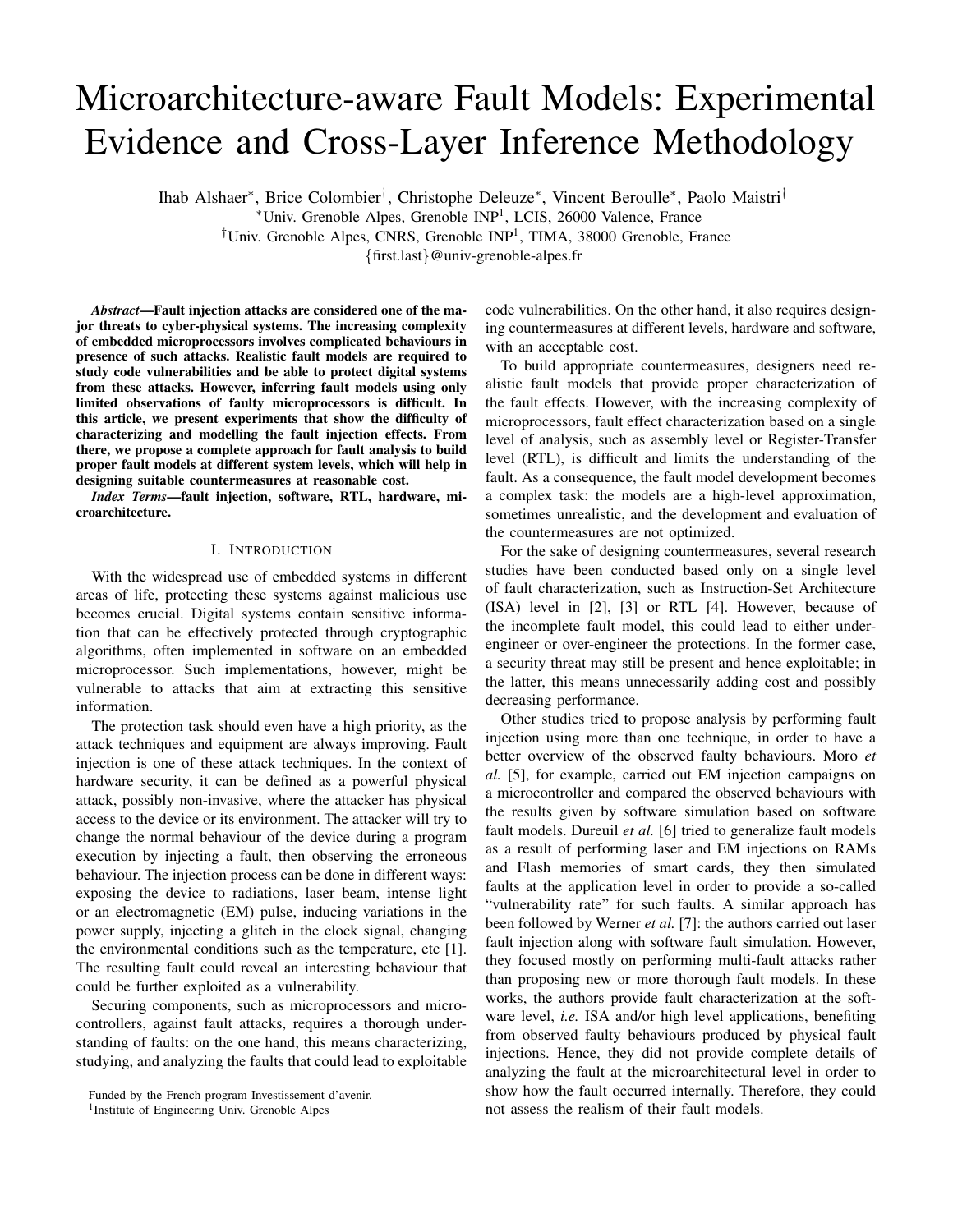Finally, in [8], Laurent *et al.*, suggested that fault injections using typical software fault models (such as instructionskip and test-inversion) are no longer enough to characterize the observed faulty behaviours, in particular when targeting complex microprocessors that have a large number of internal elements, *i.e.* registers and combinational logic. In their work, they provided a comprehensive analysis to assess software fault models by performing RTL fault simulation on a RISC-V microprocessor [9]. However, physical fault injections were not performed to validate the realism of their proposed RTL fault models. Moreover, different microprocessors should be taken into account in order to generalize the assumptions of their work.

In this article, we present experiments that illustrate the difficulty of characterizing fault effects resulting from physical injections. In particular, we show that some of the obtained faulty behaviours are strongly related to the microarchitecture of the target. On the basis of this evidence, we propose a complete methodology to address such issues and bridge the gap between previous studies by providing a cross-layer analysis of code and microarchitectural vulnerabilities while performing fault injections at three distinct levels: hardware/ physical, RTL, and software levels. We aim at providing a full picture of fault characterization at multiple description levels, by taking into consideration microarchitectural specifications. This will help in assessing the realism of already existing fault models, eliminate unrealistic models, and possibly propose new ones. Such methodology will also help in designing countermeasures at an appropriate cost.

The rest of the article is organized as follows: Section II describes the experimental setup. The results and the analysis are presented in Section III. Section IV explains the proposed methodology and the article is concluded along with the perspectives in Section V.

#### II. EXPERIMENTAL SETUP

Physical fault injection experiments have been performed in order to see if the obtained faulty behaviours can be easily characterized and if they are consistent when making modification to the target codes.

The following subsections present the fault injection technique we used, the target board, and the target program.

### *A. Clock Glitch Fault Injection*

Applying perturbations to the clock signal that is fed to the microprocessor is an effective type of physical fault injection technique. During a normal execution, at every rising edge of the clock, an instruction is fetched by the microprocessor, while another instruction (previously fetched) is being decoded or executed in another stage of the pipeline. Fig. 1 shows a normal behaviour when having a regular clock signal.

When performing clock fault injection, a glitch is injected just before or after the rising edge of the clock. This glitch would appear as a new clock cycle for the microprocessor. Therefore, a new instruction is fetched and the instruction previously decoded is executed. However, as the glitch disrupts



Fig. 1. Normal behaviour with a regular clock signal.

the regular behaviour of the clock signal, a timing violation will possibly occur, leading to various kinds of faulty behaviours.

When performing fault injection by clock glitch, the following parameters must be tuned:

- Delay: the time between the rising edge of the trigger signal used for synchronization and the rising edge of the targeted clock cycle;
- Shift: the time between the rising edge of the glitch and the rising edge of the targeted clock cycle.
- Width: the duration of the glitch itself.

Fig. 2 shows the glitch parameters with respect to a clock signal. It is worth mentioning that shift and width values should not be too large or too short. With too small values, the glitch will not be detected by the microprocessor, while too large values will allow the instructions to be executed normally without a fault.



Fig. 2. Clock glitch parameters

#### *B. Target Board*

The board that is used for the experiments is a CW1173 ChipWhisperer-Lite [10]. It embeds a 32-bit microcontroller, which includes an ARM Cortex-M4 core [11]. The board is connected to a control PC through a USB cable. This board has a dedicated environment for side channel analysis, voltage and clock glitch of the target ARM core. We will leverage the clock glitch capabilities of this setup in the experiments.

The Cortex-M4 core supports the Thumb-2 instruction set [12]. It includes a pipeline with three stages: fetch, decode and execute. Up to two 16-bit instructions can be fetched at the same time. It also has a prefetch unit with a maximum size of six instructions.

#### *C. Target Program*

The injection is performed into inline assembly instructions within a C program. To ease the process of the injection, the program is divided into three parts as follows: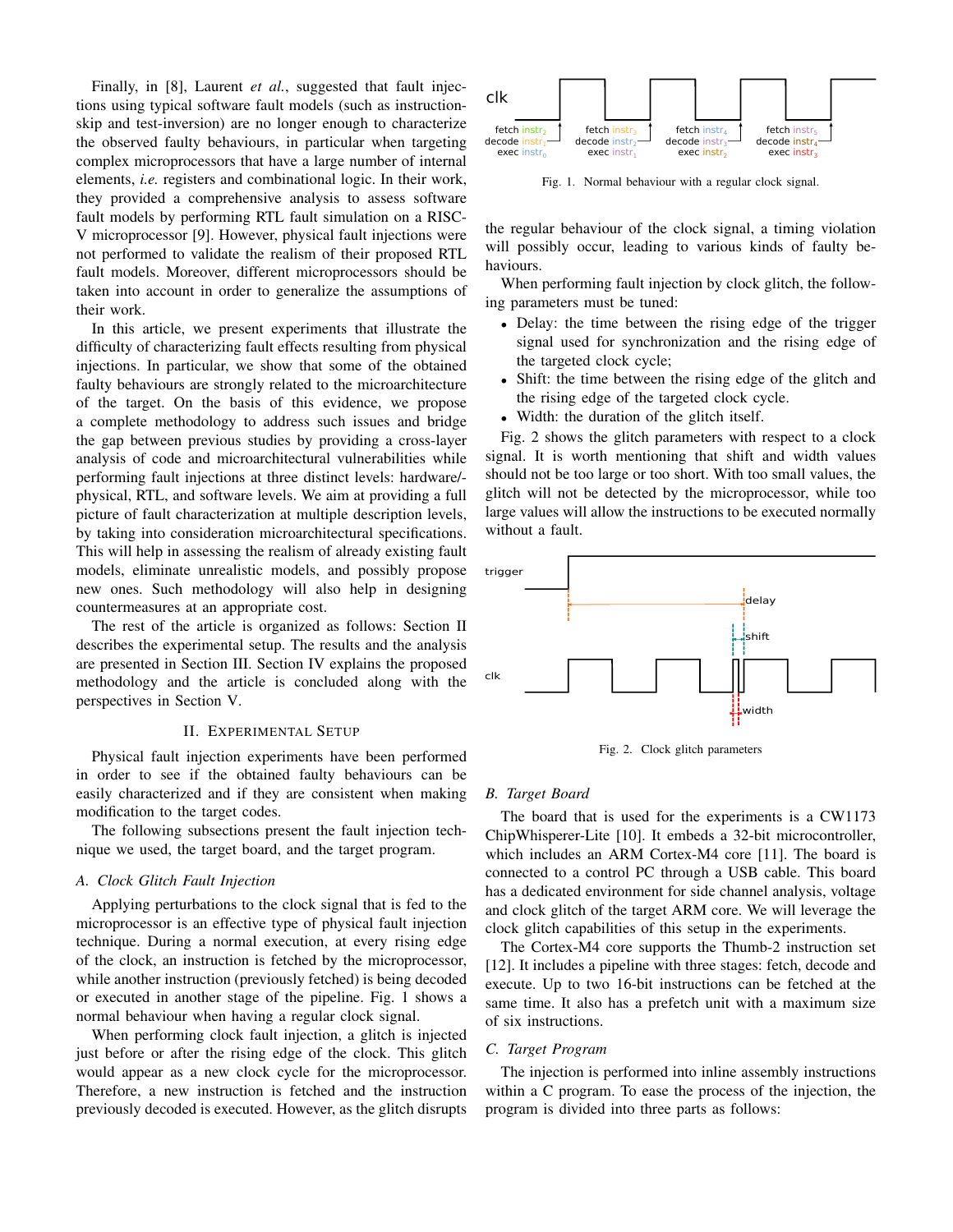- Prologue: instructions for the initialization and the recording of the state before the injection happens.
- Target: instructions targeted by the fault injection as well as extra instructions that would allow observing any propagation effect.
- Epilogue: instructions for reading registers' state [R0- R12] and  $APSR<sup>1</sup>$  register (*i.e.*, Negative (N), Zero (Z), Carry  $(C)$  and Overflow  $(V)$  flags); the values are transferred through serial commands to the control PC.

Two series of NOP instructions are used to isolate the three parts. Three cases can occur as a result of the fault injection as follows:

- Crash: this class contains the cases where the fault injection causes a crash, a reset, or a failure when getting the final state from the board through the serial channel.
- Silent: this corresponds to the case when the outcome of the injection is identical to the golden state. We use the term golden state to refer to the outcome of a normal behaviour (*i.e.*, without any injection).
- Fault: when a successful fault has occurred and can be observed as a result of the fault injection.

In the injection campaign, we used specific instructions in the target part as shown in listing 1. This allows observing multiple things. Firstly, it shows if the resulting faulty behaviours are related to these instructions or not and hence, being able or not to characterize the faults. Secondly, it helps to understand if software characterization at the ISA level is sufficient to build realistic fault models based on the observations. For this reason, we used instructions that explicitly have effects on different architectural elements, such as the APSR flags. The glitch parameters were tuned to inject the fault in the first two instructions of the target part: CMP and BNE. The remaining instructions aim at observing possible propagation effects.

The campaign consists in repeating the clock glitch fault injection 10 000 times for the same shift, width and delay parameters. A single glitch is injected during each program execution. The registers R2 and R11 used in the experiment were initialized in the prologue to different values. Therefore, in a golden run, the zero flag remains clear, the branch is taken, and the instruction at line three is not executed.

```
1 CMP R2, R11 //r2-r11 then updates NZCV
2 BNE labelx //if (Z!=1): jump to labelx
3 ADD R10, R11, R2 //r10 = r11 + r2
4 labelx:
5 ADD R3, R11, R2 //r3 = r11 + r2
```
Listing 1. Target part in the target program

#### III. RESULTS AND ANALYSIS

The results of the injection campaign are shown in Fig. 3. The x-axis presents the different observed faulty behaviours, while the y-axis shows their percentages over the successful

<sup>1</sup> Application Program Status Register

faults *i.e.* without Crash and Silent cases. Complex faulty behaviours could appear as a combination of simpler models even if we only performed single fault injections. For example, the result of a single fault could be an instruction-skip and corruption of R0 at the same time.



Fig. 3. Observed faults after the first campaign

During this campaign, Silent cases were only three over 10 000 and the same number was for the Crash category. Thus, 99.94 % of the injections were successful. The following faults have been observed:

- Skip: it can be either a single or a double-skip. In other words, either we skip the CMP instruction only, the BNE instruction only, or both. If APSR flags have not been updated, then we assume that the CMP instruction was skipped. If APSR flags have been updated correctly and the ADD instruction on line 3 is executed, then we assume that the BNE instruction was skipped. If APSR flags have not been updated and the ADD instruction on line 3 is executed, then we assume that both instructions were skipped.
- R0 corruption: this occurs when the value of R0 is different from its golden value. Among these corrupted values, we noticed the following: 0 (*i.e.*, the value of R0 becomes 0), right shift by 8 or 12 bits and other values with no obvious relation with the original value of R0.
- R1 Reset: R1 value becomes 0.
- APSR corruption: one or more of APSR flags have different values from the golden ones.
- Propagation effect on R10: it is caused by executing the ADD instruction on line 3. In this campaign, this instruction is always executed when having a successful fault. This can be explained as the consequence of two events. The first explanation is that the BNE instruction was skipped. The second explanation is that the Zero flag was corrupted. This leads to the branch not being taken as in a normal case, where the Zero flag is 0. Instead, as a result of the injection, the Zero flag was set to 1. These two cases could not be discriminated as both of them might even occur together.

A second campaign has been carried out with the same fault injection parameters (*i.e.*, shift, width and delay) and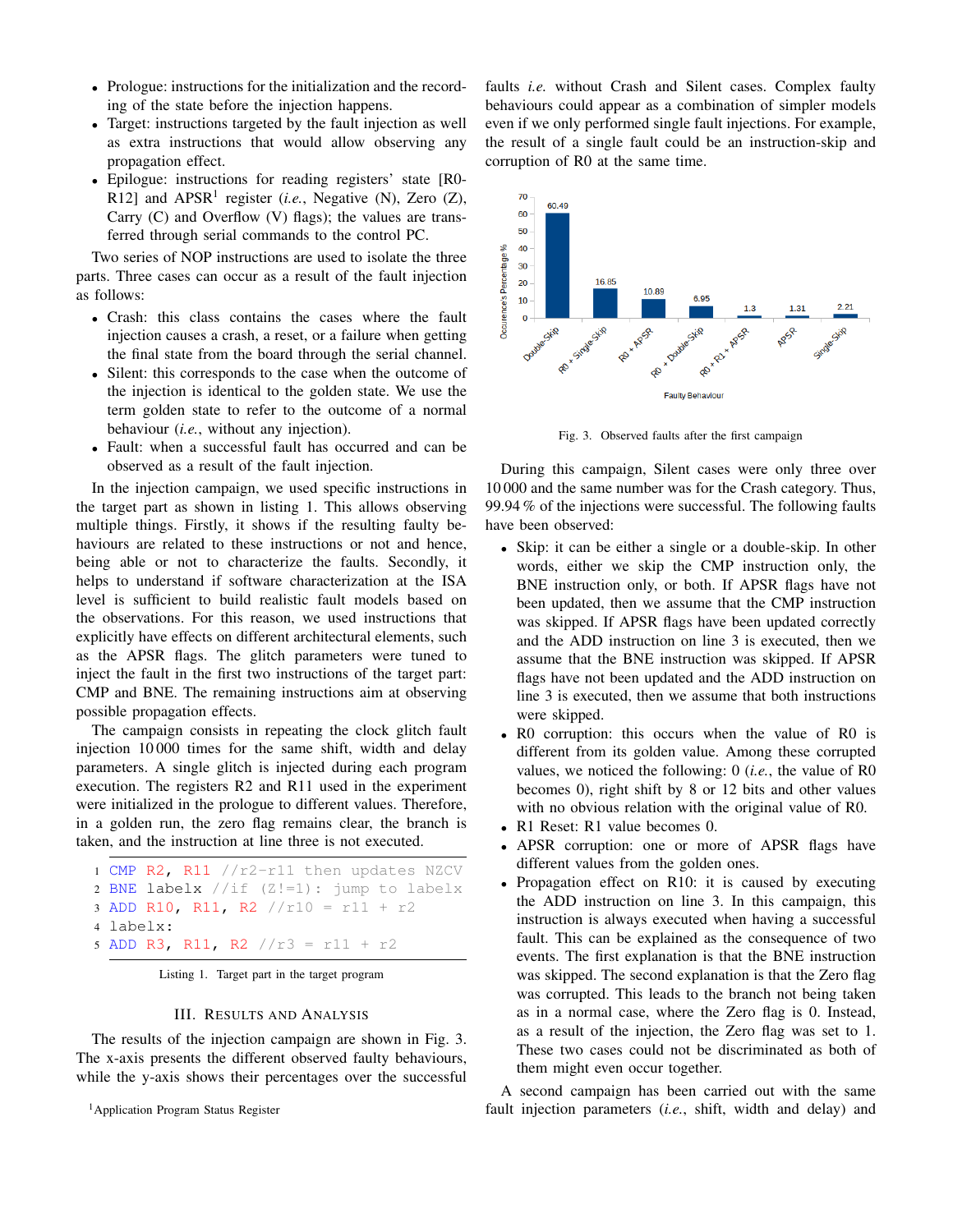initialization values but with a duplicated CMP instruction as shown in listing 2.

 CMP R2, R11 CMP R2, R11 BNE labelx ADD R10, R11, R2 5 labelx: ADD R3, R11, R2

# Listing 2. Target part in the second campaign

The second campaign has been performed in order to see if the faulty behaviours were consistent and to improve the understanding of the induced errors. In particular, its objective was to gain insight about the reason for the propagation effect on R10 as described above. In this campaign, there were no Silent cases while Crash occurred 7 times. Thus, 99.93 % of the injections were successful. This makes the two campaigns comparable in terms of population. The results are shown in Fig. 4. In addition to skip and APSR corruption, the following behaviours were observed:

- R0 corruption: again we observed occurrences of reset, right shift by 4, 8 or 12 bits and setting to other values, but with larger variability when compared to the previous campaign.
- R2 corruption: R2 has a large value that is different from the golden one.
- Propagation effect on R10: since we target only the first two instructions, this can not be caused by a skip or other perturbation of the BNE instruction. Therefore, this is necessarily caused by corruption of the Zero flag.
- Propagation effect on R3: as a result of the corrupted value in R2, R3 has a wrong value at the end, since it is the sum of R11 and R2.



Fig. 4. Observed faults after the second campaign

These experimental results led to the following observations and questions:

• Small changes in the target program have large consequences on the observed faults: some faulty behaviours disappear such as the R1 Reset. New faults appear, for example, corruption in R2, which leads to a propagation effect on R3. And finally, different corrupted values are observed.

- Faulty behaviours may appear with different percentages. However, we have found that the occurrence probability of a specific behaviour can be improved by fine adjustments of the glitch parameters.
- Some registers that are not used in the program end up being corrupted as well: R0 and R1 in the first campaign, R0 in the second campaign. A question arises about what would be the proper fault model to account for this effect. In particular, such errors may have several causes: it might be related to the instruction opcode (*i.e.*, a fault during the instruction fetch) or to the execution stage of the pipeline.
- One might think that duplicating CMP will work as a countermeasure for APSR corruption, but it did not as the injection affects two instructions, which might be related to the microarchitectural feature of having the possibility to fetch two instructions at the same tame. Hence, the corruption of APSR might still be occurred as a result of either corruption in the second CMP or corruption in the first and skipping the second. However, we cannot ensure that a single-skip in one of the CMP instructions has occurred as executing one of them, either properly or improperly, will mask the single-skip effect. Thus, at this step we can only say that either double-skip or APSR corruption have occurred.
- The corruption of APSR flags can be due to several causes: a change in the registers values while executing CMP, an error that occurred when updating the APSR flags, a fault in a control signal related to the APSR flags... All these hypotheses cannot be answered without a better knowledge of the microarchitecture, which will help in having a suited fault model at the end.
- Most importantly, there is no explanation at this level for the corrupted values found in the registers: 0, shift, seemingly random values, etc. We believe that some of these values are related to the microarchitecture, which will affect how a corrupted instruction will be executed.

The aforementioned faults could be exploited as vulnerabilities in a security application. For example, an APSR corruption can lead to test-inversion where tests are considered very important in the control flow of critical applications.

To sum up, we saw how fault characterization is difficult based on a single level of analysis. These results show the difficulty of building consistent fault models that allow designers to predict the fault injection effects and design efficient and cost-effective countermeasures. Thus, additional research is necessary. In the next section, we propose a methodology that takes into consideration multiple levels of analysis by including software and RTL fault simulations as well as physical fault injections. This will help in explaining the observed points and answering the above-mentioned questions.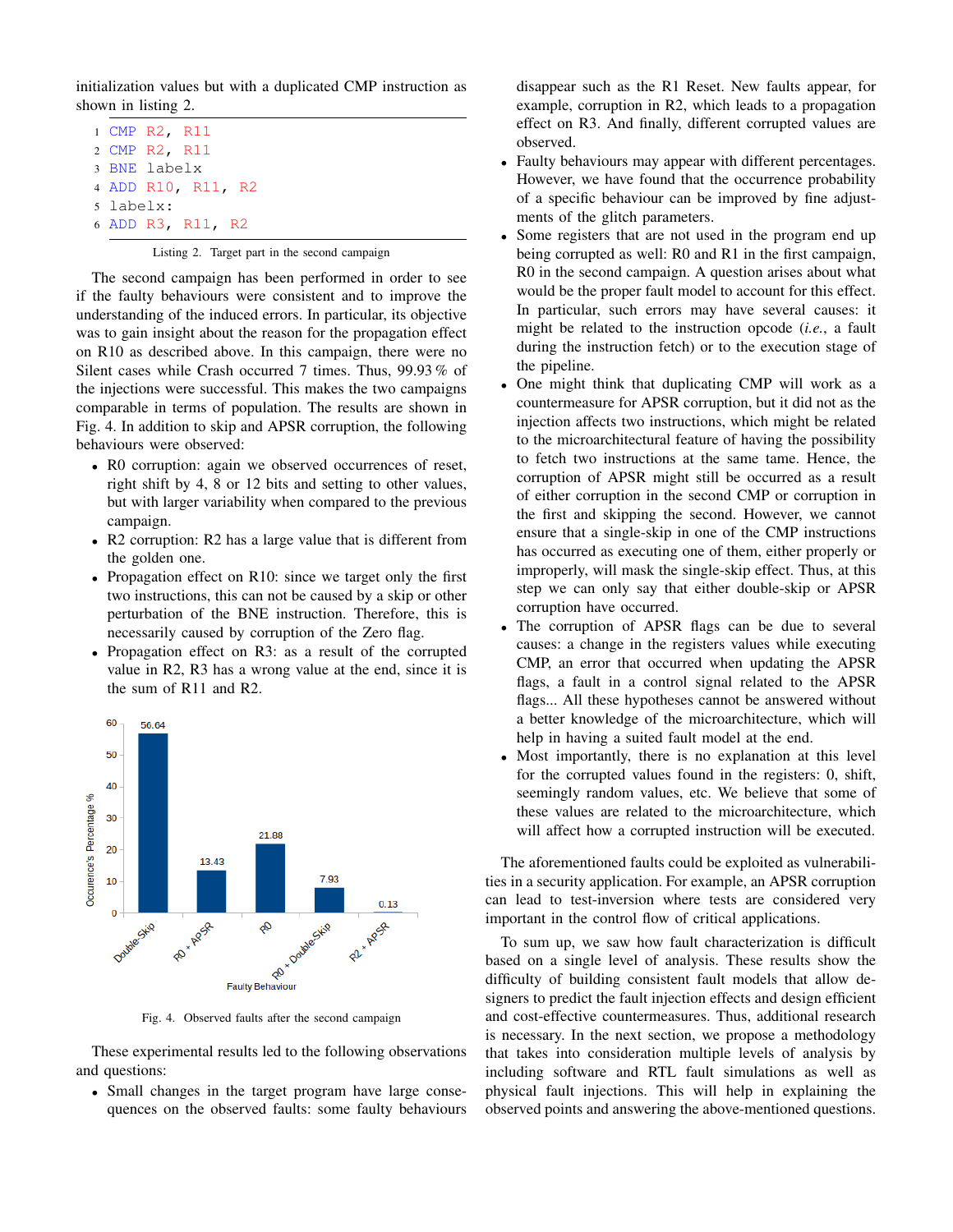#### IV. PROPOSED METHODOLOGY

This section provides a full description of the proposed methodology to infer fault models that will help in designing fair cost hardware and software countermeasures. It deals with three different levels of understanding in order to provide a cross-layer fault analysis.

Fig. 5 depicts the proposed methodology. It is centered around a comparison between the obtained results that are stored in three databases (hardware, RTL and software databases) in order to make decisions about the consistency and applicability of RTL and software fault models. In other words, starting form the observations obtained at the lowest level of abstraction (*i.e.*, hardware level), it will be possible to optimize fault models at the RTL level, for example, by removing RTL faults that do no correspond to observable faulty outputs. Then, by using these RTL models, the models at software level will be optimized in a similar way, by adjusting them to not include behaviours that cannot be observed at RTL or hardware level. The following subsections explain each of these parts in more details.



Fig. 5. Proposed Methodology.

#### *A. Hardware Fault Injection*

In this step, which is currently in progress as described in previous sections, the goal is to perform physical fault injections using a variety of injection techniques. Among these methods: EM fault injection, voltage and clock glitch injections using dedicated printed circuit boards and suitable generators. In each injection campaign, the following procedure will be applied:

- Define a wide range of software contexts as target programs for the injection process. Faults are going to be injected while executing these programs on one of the hardware targets, for instance, microcontrollers, Application Specific Integrated Circuit (ASIC) and Field-Programmable Gate Array (FPGA).
- Define the set of injection parameters. For example, in the case of clock glitch attacks, the range of values for the shift and the width of the glitch, as well as the delay, as

described and explained in the previous sections. These parameters as well as the target board layout must be taken into account when describing the fault model.

- Get a snapshot of the fault injection: the registers and memory states will be read at the beginning and at the end of the program execution (using a serial communication link with the host PC or a debugger for example). Then it will be compared with the configuration of a golden run. The faulty behaviours will be stored in a database (HW DB in Fig. 5). This step will allow us to observe the relation between the observed faulty behaviours and the instructions in the target part. In other words, the aim is to assess if there is a direct relation (*i.e.*, the effect corresponds to the target instructions), an indirect relation (*i.e.*, the effect is a result of a propagation effect), or no relation at all, which may require further analysis.
- Thanks to the analysis of the observed faulty behaviours, a fault model inference process will be followed by generalizing the obtained faulty behaviours.

#### *B. RTL Fault Injection*

In order to understand what is exactly happening internally at the microarchitectural level and be able to know the origin of a fault, fault simulation campaigns are going to be performed on the RTL description of the microprocessor. This will help in characterizing further the hardware faulty behaviours.

With RTL fault simulation, it is possible to inject faults in a very precise manner into the microarchitecture. For instance, inter-stage pipeline registers, multiplexers and different arithmetic units that are involved in executing an instruction in the pipeline stages can be targeted. The injection will consist in forcing the corresponding signals, according to fault models such as single or multiple bit-flips, bit-sets and bit-resets.

As in the previous step, the resulting faulty behaviours will be stored in a dedicated database and then be compared with those obtained from the physical injections. This comparison will help in two aspects, as shown visually in Fig. 6. On the one hand, this aims at explaining at the hardware level the faulty behaviours obtained from physical injections, and hence, making the fault effect characterization easier. On the other hand, it also helps in validating and assessing the realism of the obtained RTL fault models. Hence, it provides a full overview to the hardware designer to build the required countermeasures.



Fig. 6. Relation between hardware faulty behaviour and RTL fault model.

# *C. Software Fault Injection*

Software faults will be injected into different target programs as mutants. This can be done by performing modi